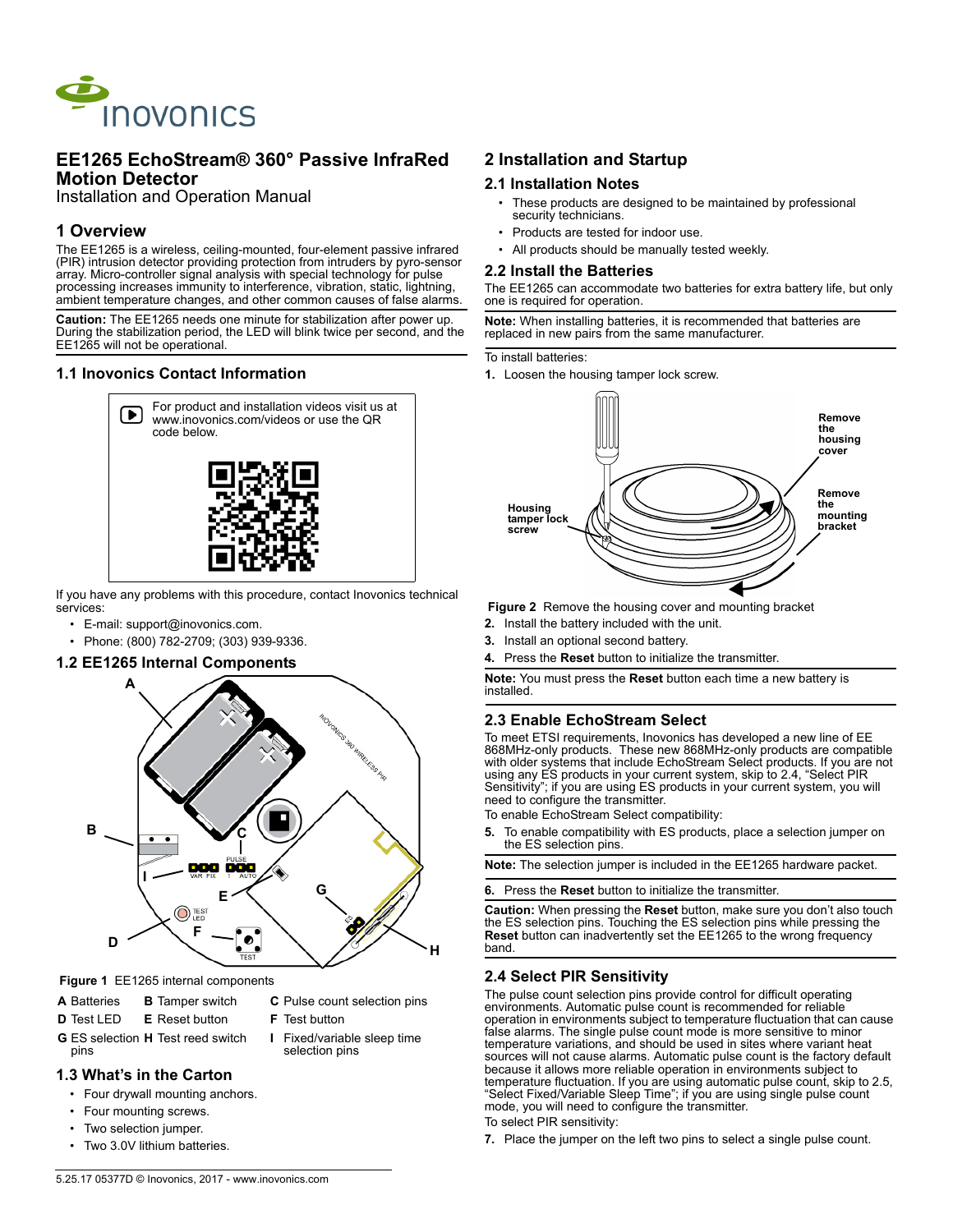### <span id="page-1-0"></span>**2.5 Select Fixed/Variable Sleep Time**

The sleep time jumper setting provides control for normal or high-traffic operating environments. When set to fixed, if the EE1265 senses motion, it will transmit an alarm, then enter sleep mode for 180 seconds; if motion is sensed when the sleep time has expired, the EE1265 will transmit another alarm. Fixed sleep time is recommended for normal operating environments. When set to variable, if the EE1265 senses motion, it will transmit an alarm, then enter sleep mode for 180 seconds; if motion is sensed before the sleep time has expired, the EE1265 will restart the 180 second interval. Variable sleep time is recommended for high-traffic operating environments.

- **8.** Place a selection jumper on the appropriate sleep countselection pins.
- Place the jumper on the left two pins to select variable sleep time.
- Place the jumper on the right two pins to select fixed sleep time.
- **9.** Install the battery.
- **10.** Press the **Reset** button.

#### **2.6 Register the PIR**

The EE1265 must be registered.

**11.** Refer to receiver, network coordinator, or control panel installation instructions to register the EE1265. Press **Reset** when prompted to register the transmitter.

**Caution:** The EE1265 should be tested after registration to ensure operation. To test the EE1265, activate each of the conditions and ensure an appropriate response.

## **2.7 Mount the EE1265**

**12.** Install the housing cover and housing tamper lock screw.

**Note:** Ensure the housing tamper lock screw is tightened sufficiently to depress the tamper switch. If the housing tamper lock screw is not sufficiently tightened, the EN1265 will remain in a state of tamper.

#### **13.** Remove the mounting bracket.

**14.** Use the provided anchors and screws to mount the EE1265 housing base to the ceiling.

• The EE1265 can be mounted to a maximum height of approximately 12 feet (3.6 meters). As mounting height increases, distance between detection zones also increases toward the perimeter, and the effects of factors such as floor surface temperature and intruder direction and speed are intensified. This can contribute to reducing the speed of detection. Every installation should include a walk test of detection zones, including intrusion paths crossing the edges of the zones. See Figure 3 and Figure 4 for more information.



 **Figure 3** EE1265 detection diameter

**Note:** The ACC689 long range lens allows for an install height of up to 25 feet.



 $(8)$  $\binom{10}{12}$  $3.6$  $(32.8)(21.6)(10.8)$  $(0)$   $(10.8)$   $(21.6)$   $(32.8)$   $(Ft)$ 6.6  $3.3$  $\alpha$  $3.3$ 6.6 10  $10$ 

 **Figure 4** EE1265 lens pattern

 $(Ft)$ 

 $(0)$ 

**15.** When the housing base has been attached to the ceiling, install the PIR on the mounting bracket.

# **3 Test the EE1265**

#### **3.1 Walk Test**

When in walk test mode the test LED will light every time the EE1265 senses motion. The unit will not transmit alarm signals during this test period. There are two ways to initiate a walk test. Once initiated, the walk test will last for one minute. To initiate a walk test:

**1.** With the cover off the unit, pass a magnet near the walk test reed switch for one second, or press the test button for one second.

**Note:** The test LED only lights during the walk test and the transmission test.

### **3.2 Transmission Test**

When in transmission test mode the unit will transmit alarm and restoral cycles at regular intervals for approximately one minute. The LED will light every time the unit transmits. To initiate a transmission test:

**1.** With the cover off the unit, hold a magnet near the walk test reed switch for at least three seconds, or press the test button for at least three seconds.

## **4 Operation**

The EE1265 contains a tamper switch on the board to alert the user if the housing cover is removed. The EE1265 also contains tamper contacts in the mounting bracket to alert the user if the unit is removed from the wall.

## **5 Specifications**

Dimensions: 131mm x 57mm (5.2" x 2.25"). Weight: 185g (6.52 oz.). Detection method: 4-element PIR. Operating temperature: 0°C to 49°C (32°F to 120°F). Humidity: 10% to 90% non-condensing. Battery: Inovonics BAT604 (3.0V lithium Duracell DL123A) .

**Note:** Battery is supervised.

Typical battery life: 2 years in location with low to moderate activity. Visible light protection: Stable against halogen light 8 feet (2.4m) or reflected light. Temperature compensation: Yes.

Pulse count: Selectable single pulse or multiple pulse.

Operating frequency: 868-869 MHz.

Output power: 25mW.

Firmware revision: 90484, v3.01.